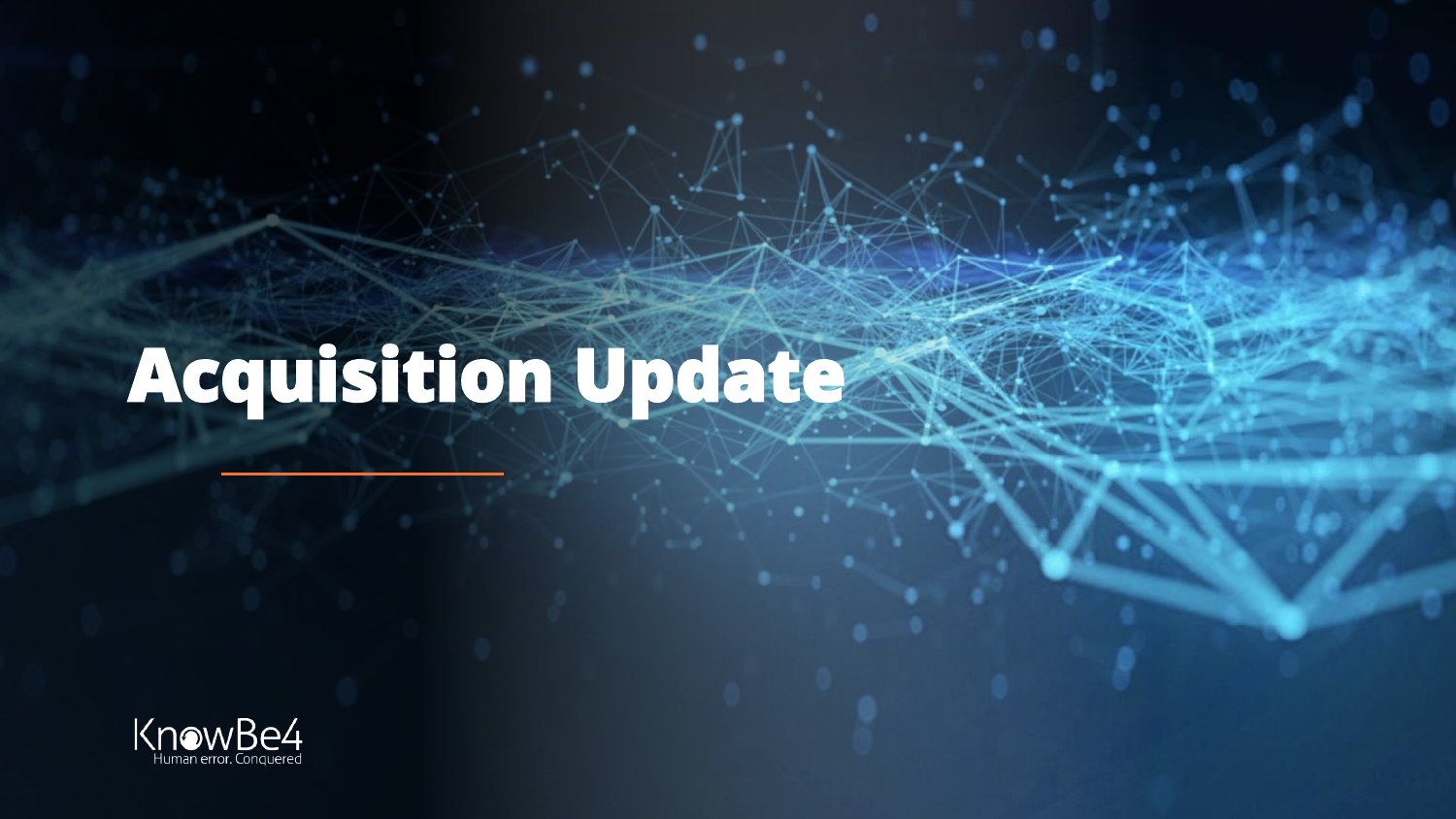## **Disclaimer**

This presentation contains forward-looking statements within the meaning of Section 27A of the Securities Act of 1933 and Section 21E of the Securities Exchange Act of 1934. Forward-looking statements generally relate to future events or our future performance. In some cases, you can identify forward-looking statements because they contain words such as "will," "expect," "plan," "anticipate," "going to," "could," "intend," "target," "project," "contemplate," "believe," "estimate," "potential" or "continue" or the negative of these words or other similar terms or expressions that concern our expectations, strategy, priorities, plans or intentions. Forward-looking statements are inherently subject to risks and uncertainties, some of which cannot be predicted or quantified. You should not put undue reliance on any forward-looking statements. Forward-looking statements should not be read as a guarantee of future performance or results and will not necessarily be accurate indications of the times at, or by, which such performance or results will be achieved, if at all.

The forward-looking statements in this presentation are based on information available to us as of the date hereof, and we disclaim any obligation to update any forward-looking statement, whether as a result of new information, future developments or otherwise, except as required by law. In light of these risks and uncertainties, the forward-looking events and circumstances discussed in this presentation may not occur, and actual results could differ materially from those anticipated or implied in the forward-looking statements. Forward-looking statements in this presentation include, but are not limited to, statements regarding the proposed acquisition of SecurityAdvisor Technologies, Inc. ("SecurityAdvisor"); the integration of SecurityAdvisor into the KnowBe4 platform; our ability to leverage SecurityAdvisor's business relationships; our expectations regarding branding of new products under development; our expectations regarding future product performance, including regarding the risk reduction capabilities of SecurityAdvisor's technology; our ability to integrate SecurityAdvisor's engineering talent into the KnowBe4 organization; the impact of the transaction on our business and platform, including the expected increases in KnowBe4's ARR, revenue and expenses; the impact of the transaction for our customers; the anticipated expansion of our TAM from products under development; our ability to attract new customers, retain existing customers, and expand our cross-selling capabilities; and our expectations regarding our business strategy and plans and objectives of management for future operations of KnowBe4 and its subsidiaries. Our expectations and beliefs regarding these matters may not materialize, and actual results in future periods are subject to risks and uncertainties, including changes in our plans or assumptions, that could cause actual results to differ materially from those projected. These risks include our inability to complete the transaction, our ability to integrate SecurityAdvisor's technology into our platform and talent into our organization, our ability to develop new products and services and enhance our existing products and services, our ability to attract and retain customers, our ability to develop new products and services and enhance existing products and services, and our ability to compete in the rapidly changing cybersecurity environment in which we operate. The forward-looking statements contained in this presentation are also subject to other risks and uncertainties, including those more fully described in our Quarterly Report on Form 10-Q for the fiscal quarter ended June 30, 2021. It is not possible for us to predict all risks, nor can we assess the impact of all factors on our business or the extent to which any factor, or combination of factors, may cause actual results or outcomes to differ materially from those contained in any forward-looking statements we make.

In addition to the GAAP financials, this presentation includes certain key metrics, including annual recurring revenue ("ARR"). We define ARR as the annualized value of all contractual subscription agreements as of the end of the period. We perform this calculation on an individual contract basis by dividing the total dollar amount of a contract by the total contract term stated in months and multiplying this amount by twelve to annualize, and then we aggregate ARR for each individual contract to arrive at total ARR. ARR does not have a standardized meaning and therefore may not be comparable to similarly titled measures presented by other companies, which could reduce the usefulness of ARR as a tool for comparison. ARR should be viewed independently of revenue, deferred revenue and remaining performance obligations and is not intended to be combined with or to be a substitute for any of those items. Specifically, ARR, as calculated under the definition herein, does not adjust for the timing impact of revenue recognition for specific performance obligations identified within a contract. ARR is not a forecast and the active contracts at the date used in calculating ARR may or may not be extended by our customers.

This presentation also contains estimates and other statistical data made by independent parties and by the Company relating to market size and growth and other industry data. These data involve a number of assumptions and limitations, and you are cautioned not to give undue weight to such estimates. The Company has not independently verified the statistical and other industry data generated by independent parties and contained in this presentation and, accordingly, it cannot guarantee their accuracy or completeness. In addition, projections, assumptions and estimates of its future performance and the future performance of the markets in which it competes are necessarily subject to a high degree of uncertainty and risk due to a variety of factors. These and other factors could cause results or outcomes to differ materially from those expressed in the estimates made by the independent parties and by KnowBe4.

The trademarks included herein are the property of the owners thereof and are used for reference purposes only. Such use should not be construed as an endorsement of the products or services of the Company or this proposed offering.

**2** Confidential Confidential Confidential Confidential Confidential Confidential Confidential Confidential Confidential Confidential Confidential Confidential Confidential Confidential Confidential Confidential Confidenti This presentation has been prepared by KnowBe4, Inc. ("we," "us," "our," or the "Company") for the exclusive use of the party to whom the Company delivers this presentation.<br>© 2021 KnowBe4 | Confidential KnowBe4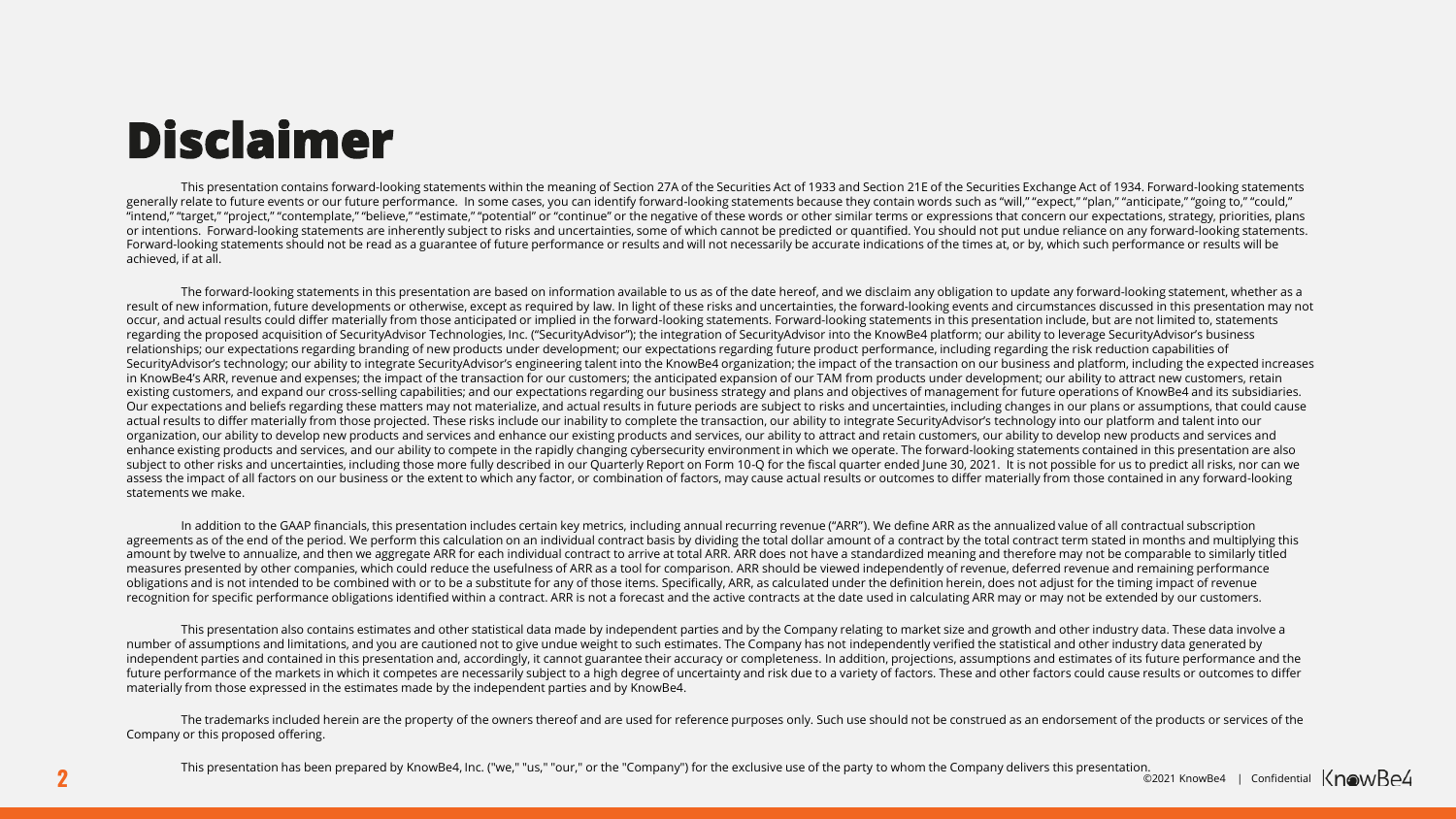## **Acquisition Details**

| <b>Purpose</b>         | Integrating security alerts from InfoSec layers (Network/EP/etc) to identify real-world<br>security failures remediated via real-time micro-learning to correct behavior                                  |
|------------------------|-----------------------------------------------------------------------------------------------------------------------------------------------------------------------------------------------------------|
| <b>Company</b>         | Headquarters: Sunnyvale, California<br><b>Founded: 2018</b>                                                                                                                                               |
| <b>Product</b>         | Real-time user behavior analysis with micro-learning integrated to<br>Slack/Teams fed by active integration to existing leading security stack<br>layers. 100% SaaS model. Reduces IT Admin/SOC workload. |
| <b>TAM</b>             | Potential brand-new category that adds an estimated TAM of $\sim$ \$5B<br>Increases KnowBe4's TAM to $\sim$ \$23B                                                                                         |
| <b>Target Audience</b> | <b>Medium SMB to Enterprise</b>                                                                                                                                                                           |
| <b>Considerations</b>  | <b>Estimated Purchase Price: \$80M</b> (\$50M at Closing, net of acquired Cash / \$30M in Incentives)<br><b>Expected to Close: Q4 2021</b><br><b>Expected Integration: Second Half of 2022</b>            |



Security<br>Advisor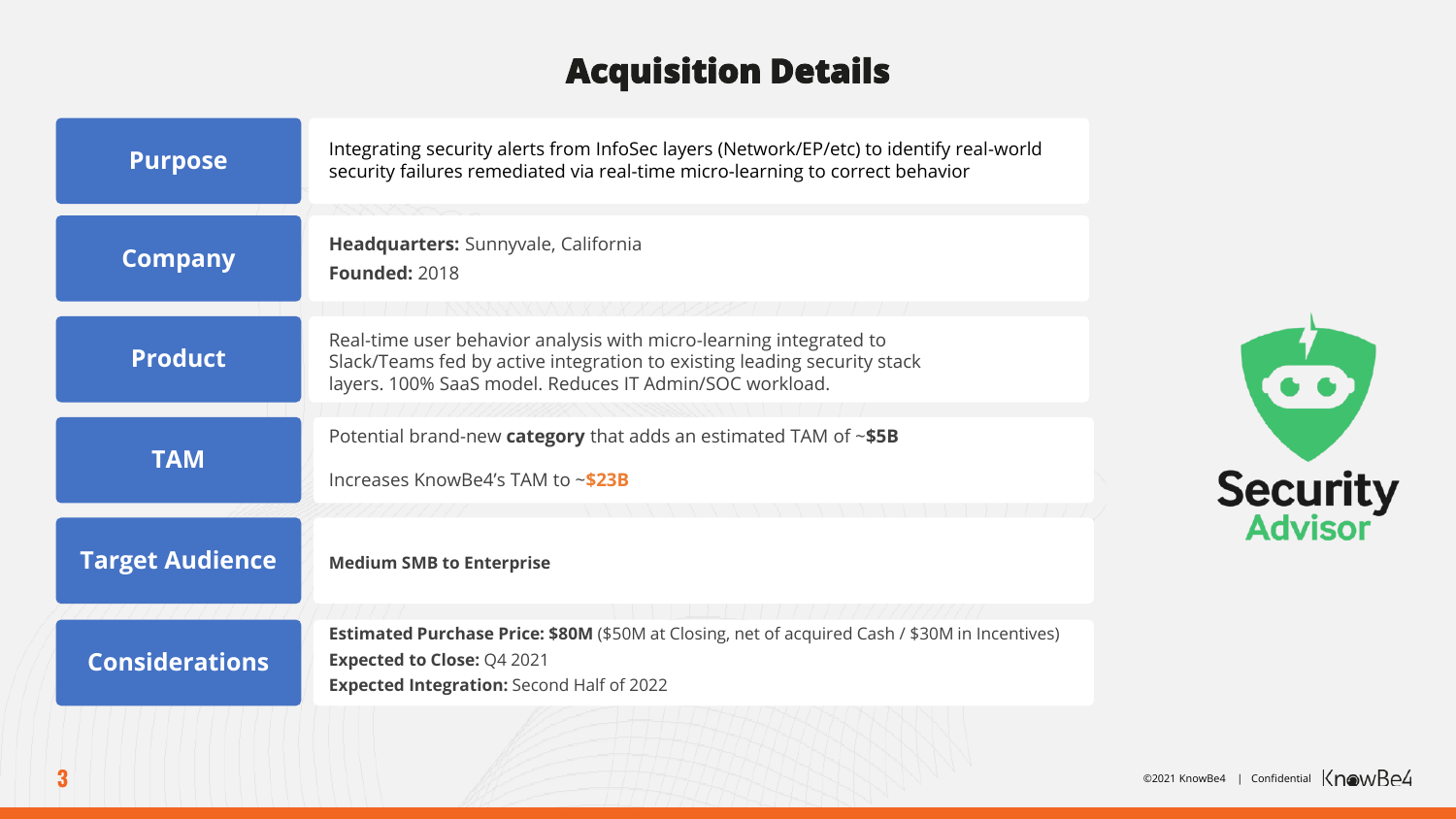## **Security Advisor Already has 50 Integrations Within the Most Important Vendors of the Entire Security Ecosystem**

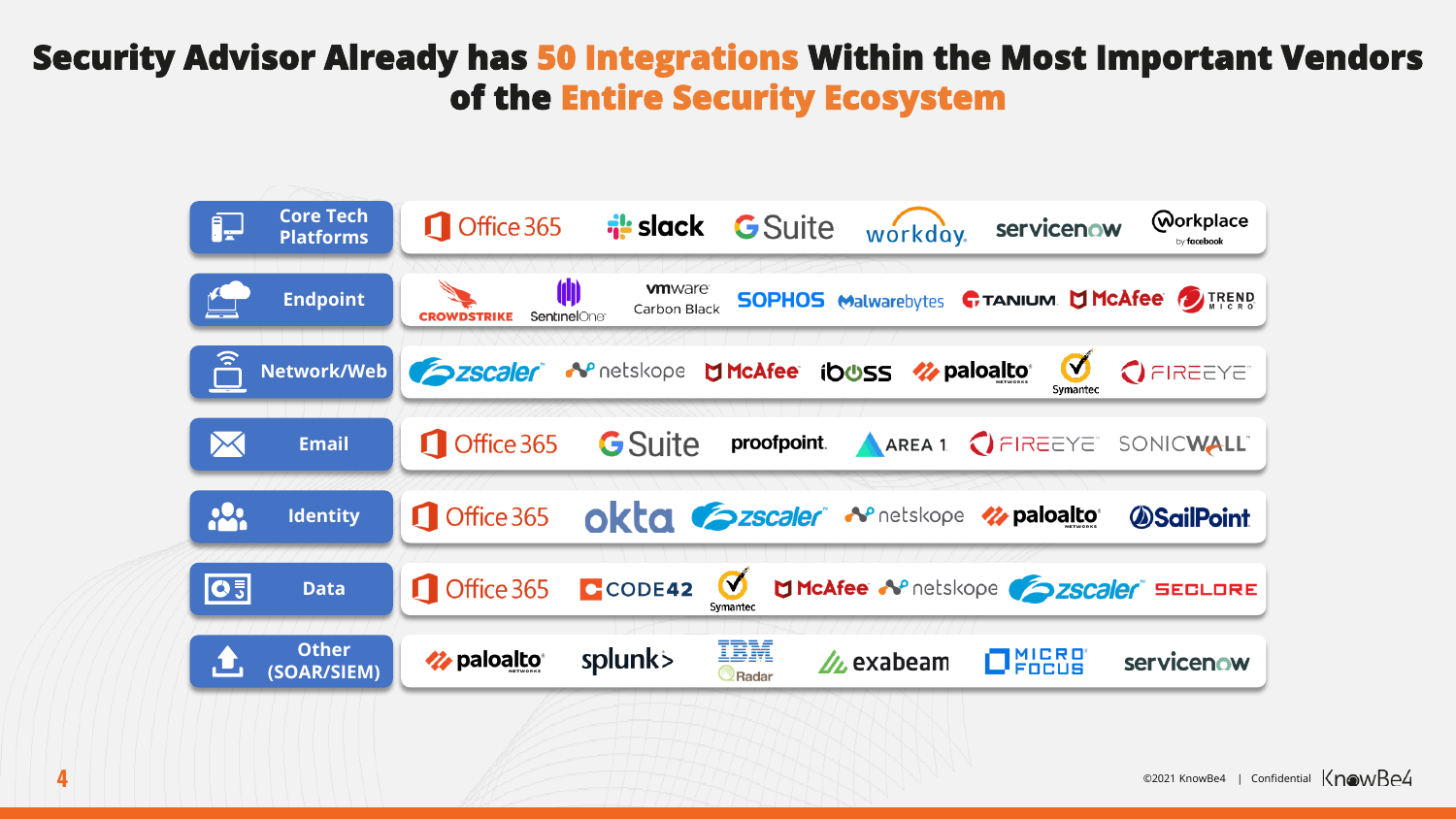## **The Most Exploited Layer in Cybersecurity: The Human Layer**



**According to the Verizon 2021 Data Breach Investigations report, 85% of data breaches involved a human element.**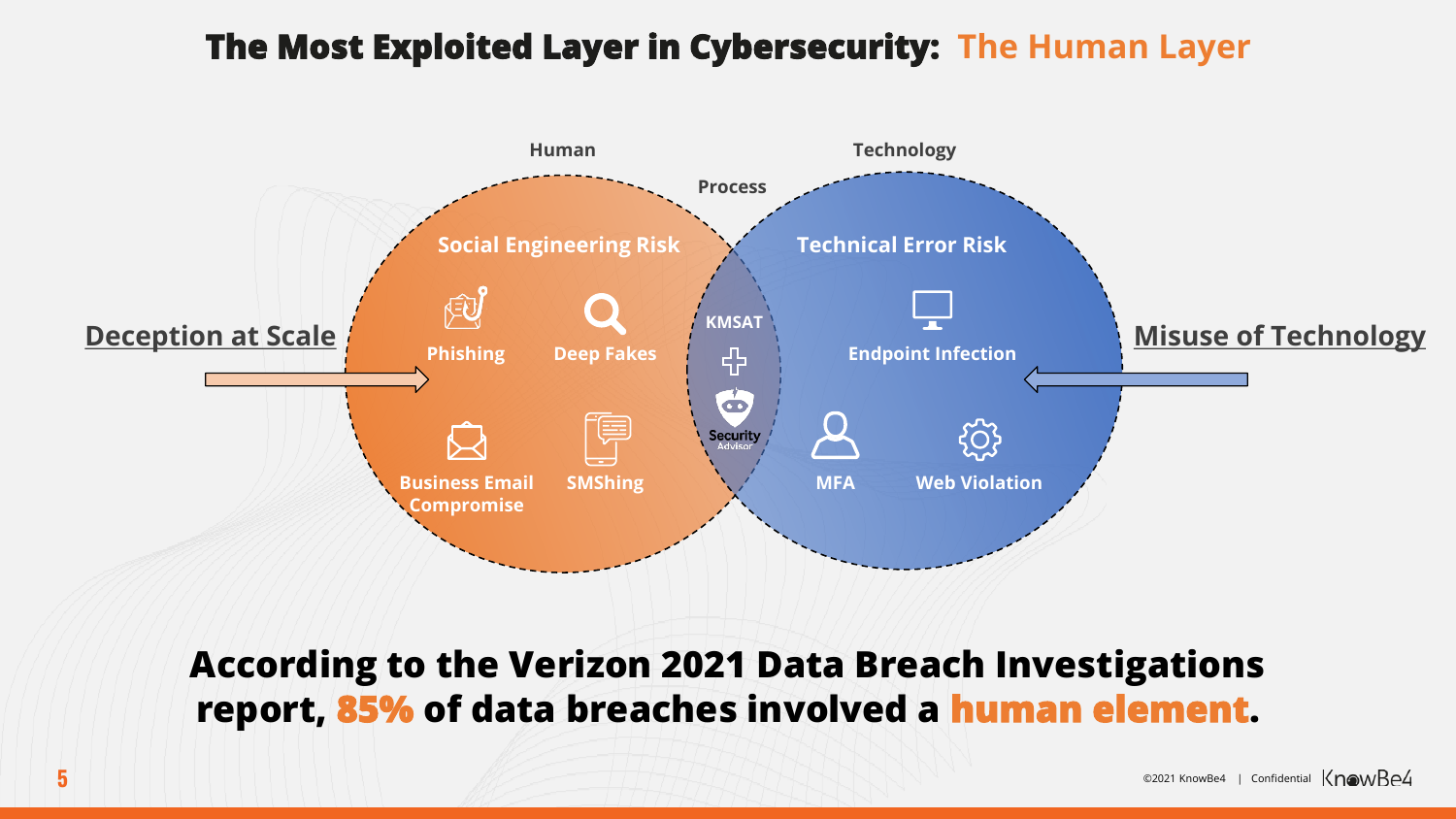## **Human Detection & Response: The Human Defense Layer**

#### **IT Security Budget**

**Security Awareness Training Phishing Simulation & Analysis SOAR Capabilities**



#### **SOC Budget**

**Real-Time Security Behavior Analysis Micro-Learning**

#### **Expected New Category: Human Detection & Response**



**SOC Budget Entry Point**



**Improves Existing Security Layers**



**CIO/CISO Strategic**



**Deeper Alliance Opportunities**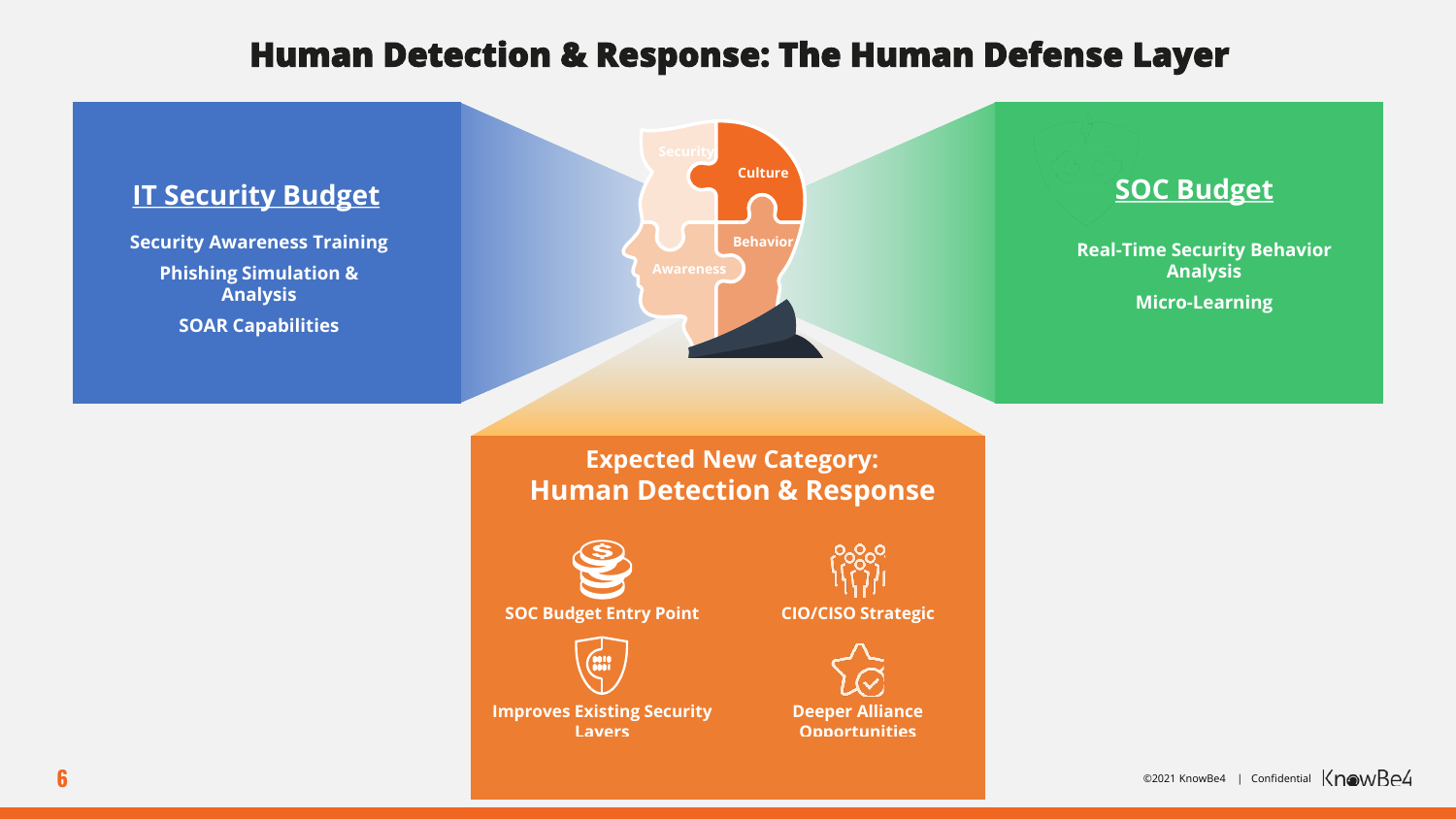## **Human Detection & Response**



Unsecure user behavior is identified and remediated via real-time microlearning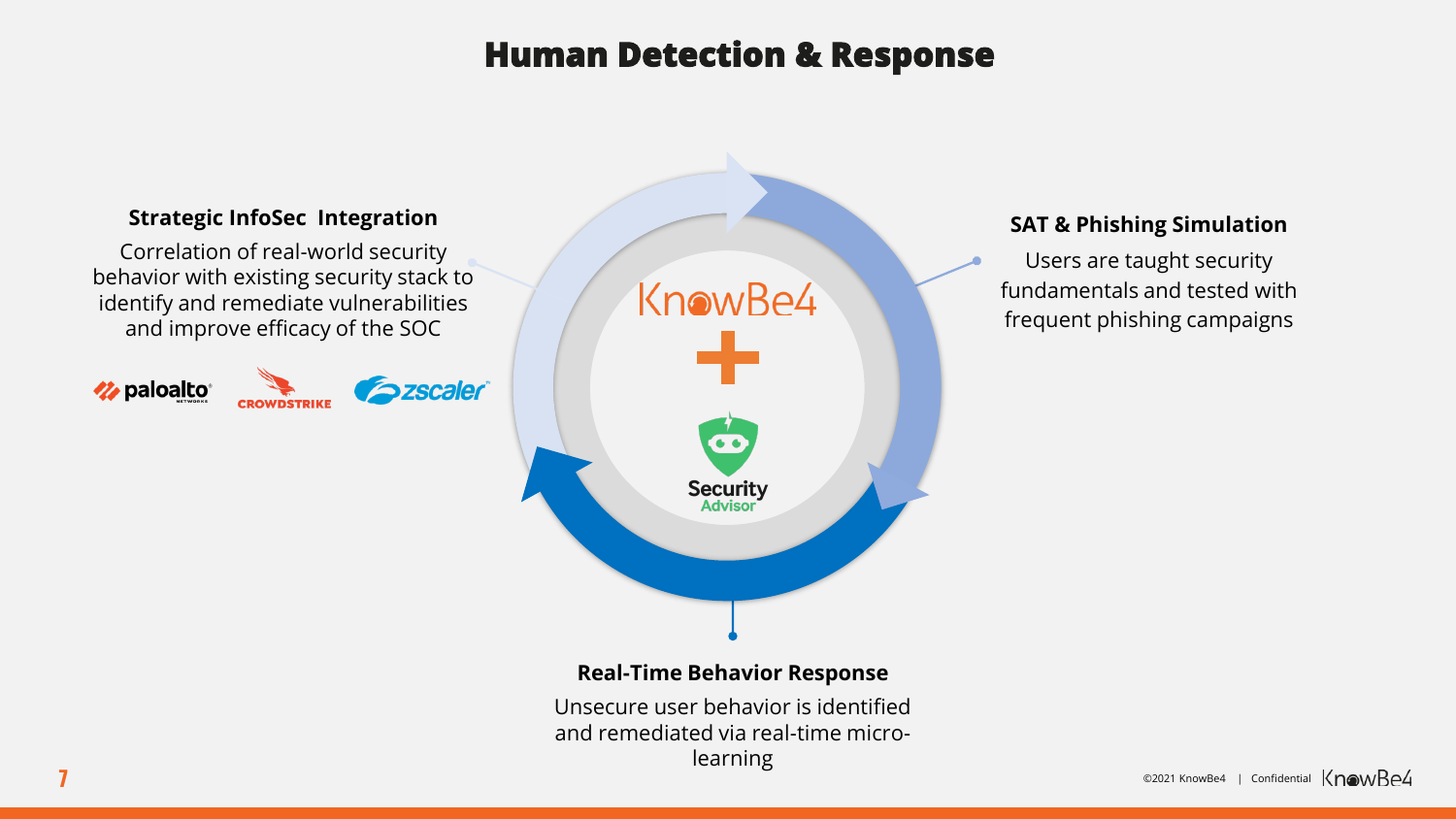## **The Expanded KnowBe4 Platform Produces Quantifiable Results Across the Entire Security Stack**

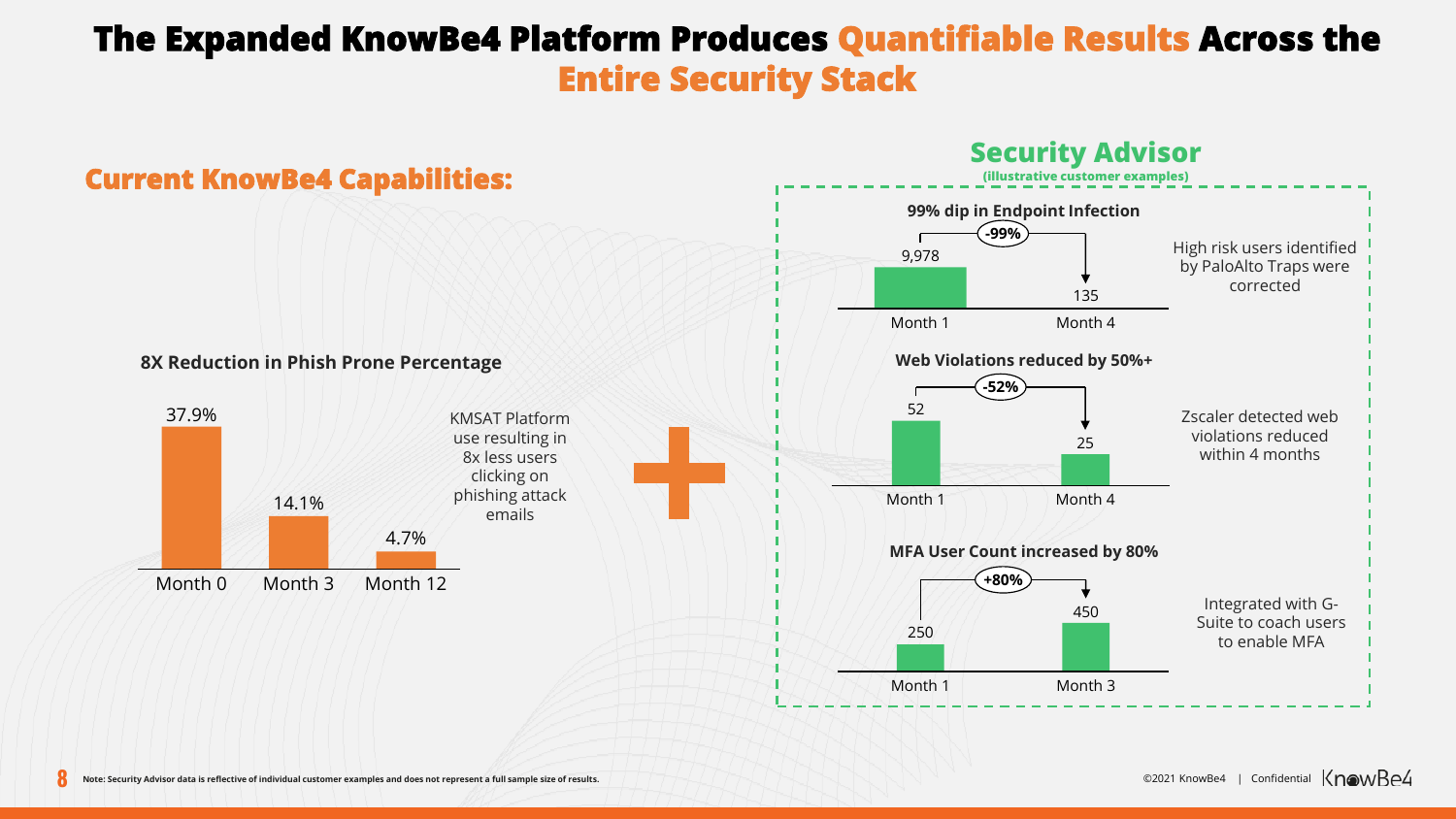## **Strategic Rationale**



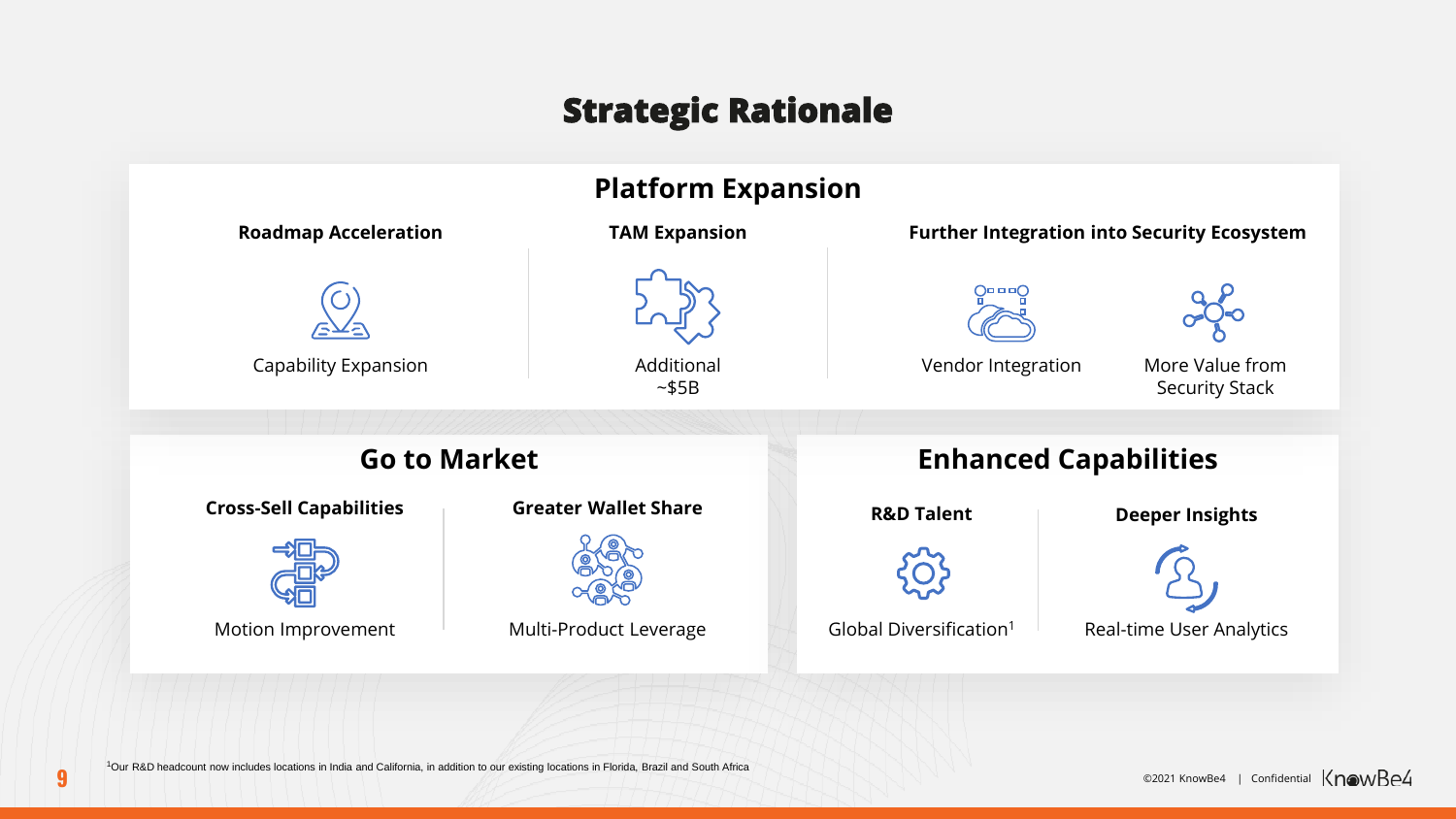## **KnowBe4 Products and Monetization Model**

|                                    |                   |                     | <b>Monetization Model</b> |                  | <b>Budget</b> | <b>Adoption</b>      |                 |                                           |
|------------------------------------|-------------------|---------------------|---------------------------|------------------|---------------|----------------------|-----------------|-------------------------------------------|
|                                    | <b>Priced Per</b> |                     | <b>Used By</b>            |                  |               |                      | <b>Location</b> |                                           |
|                                    | Employee          | Compliance<br>Admin | <b>General Users</b>      | <b>IT Admins</b> | SOC           | Compliance<br>Admins |                 | Organization-wide Land                    |
| KnowBe4                            |                   |                     |                           |                  |               |                      | IT/Security     | Subscription (1 or 3 yr.) priced per user |
| <b>Security Awareness Training</b> |                   |                     |                           |                  |               |                      | Admin           | Multi-tiered product offering             |
| <b>Compliance Plus</b>             |                   |                     |                           |                  |               |                      | Compliance      | Cross-sell Within Existing Base           |
|                                    |                   |                     |                           |                  |               |                      |                 | Subscription (1 or 3 yr.) priced per user |
| Phish <b>F?</b>                    |                   |                     |                           |                  |               |                      | <b>SOC</b>      | Attach to New Sale / Cross-Sell           |
|                                    |                   |                     |                           |                  |               |                      |                 | Subscription (1 or 3 yr.) priced per user |
| $\bullet$                          |                   |                     |                           |                  |               |                      | SOC / CISO      | Attach to New Sale / Cross-Sell           |
| <b>Security</b><br>Advisor         |                   |                     |                           |                  |               |                      |                 | Subscription (1 or 3 yr.) priced per user |
|                                    |                   |                     |                           |                  |               |                      | Compliance      | Subscription (1 or 3 yr.) priced per      |
|                                    |                   |                     |                           |                  |               |                      |                 | organization                              |

**10** ©2021 KnowBe4 | Confidential KnowBe4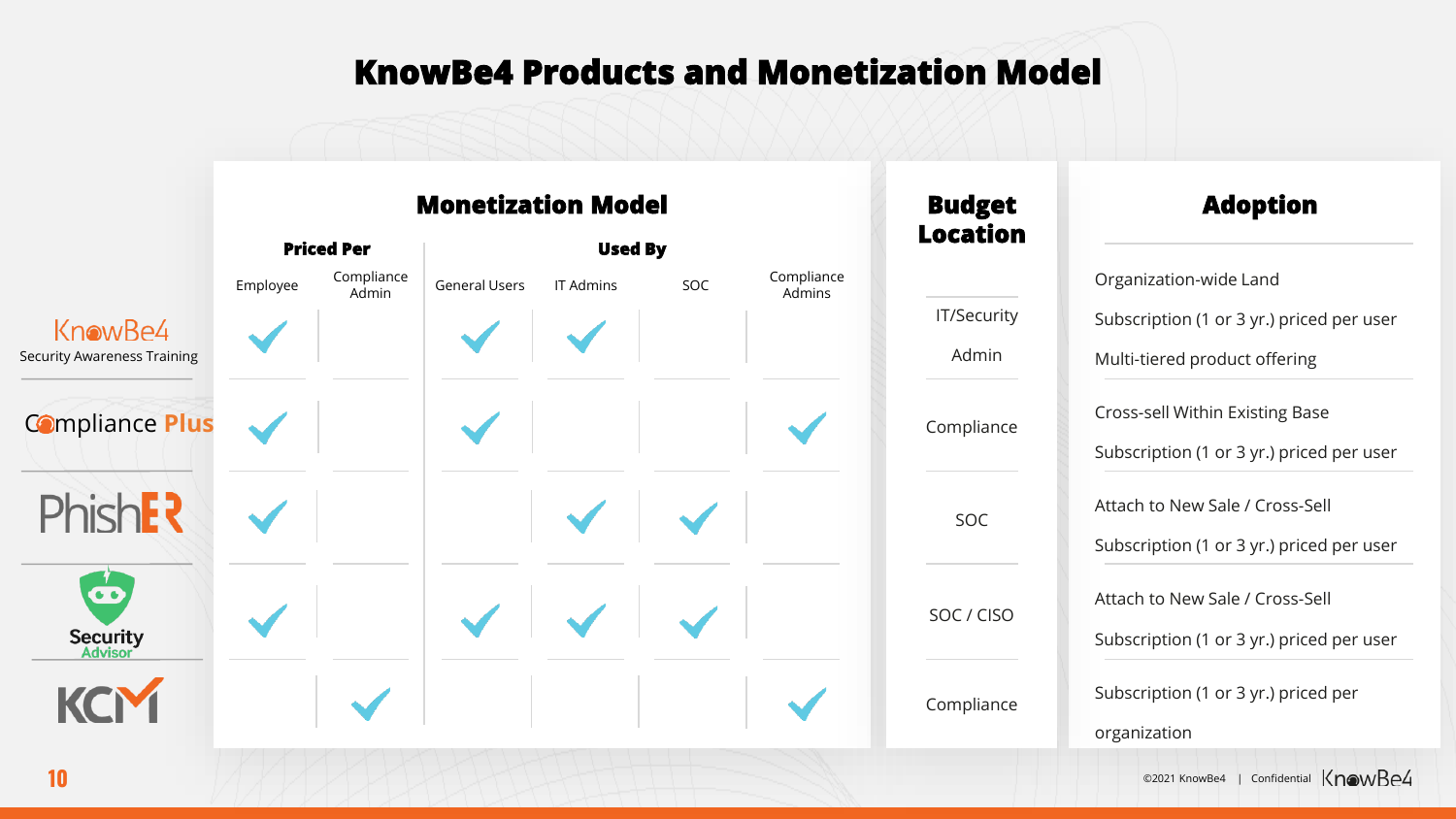## **Deal Mechanics**

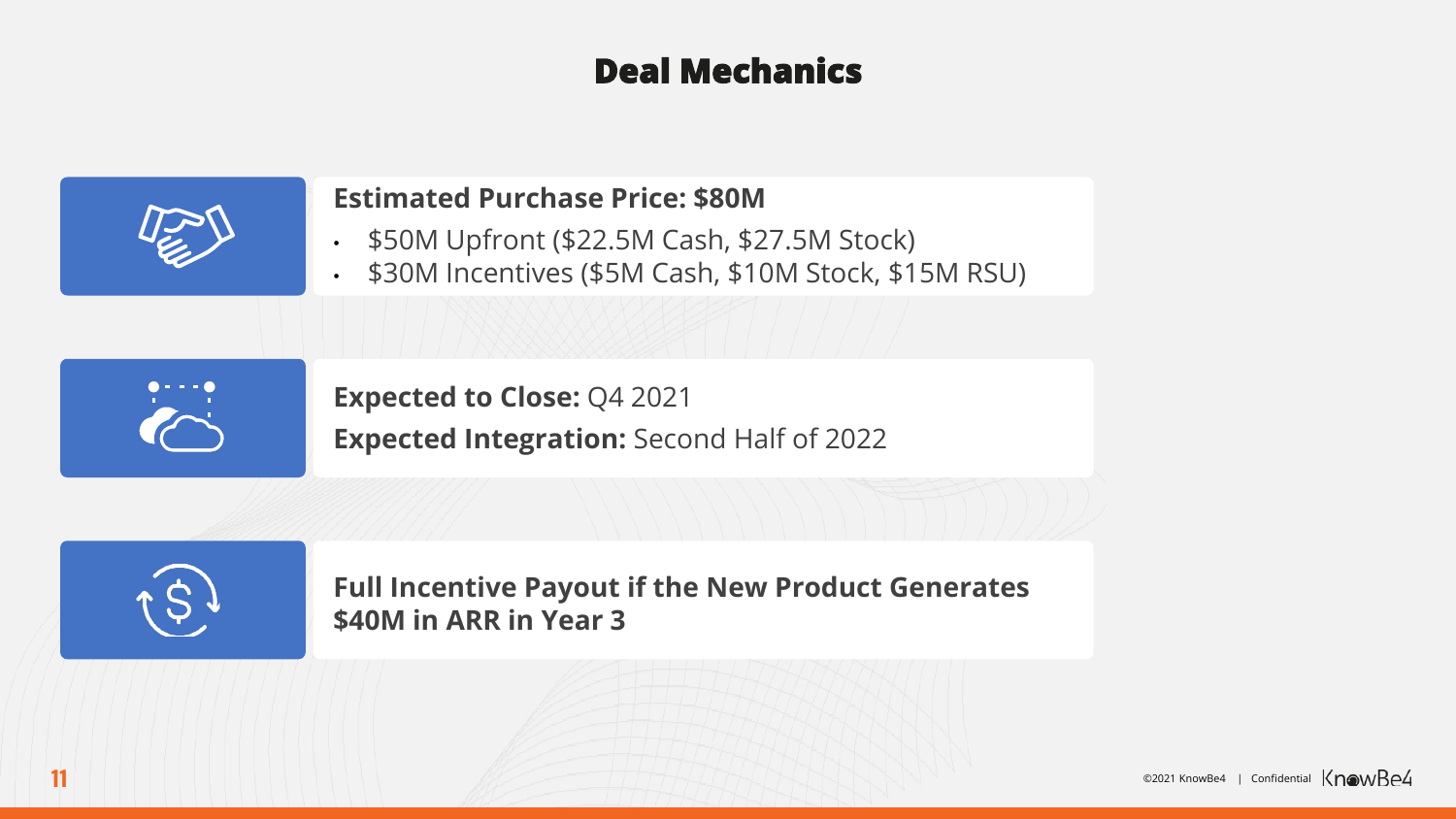## **Acquisition Impact**



**12 Confidential KnowBe4** | Confidential KnowBe4